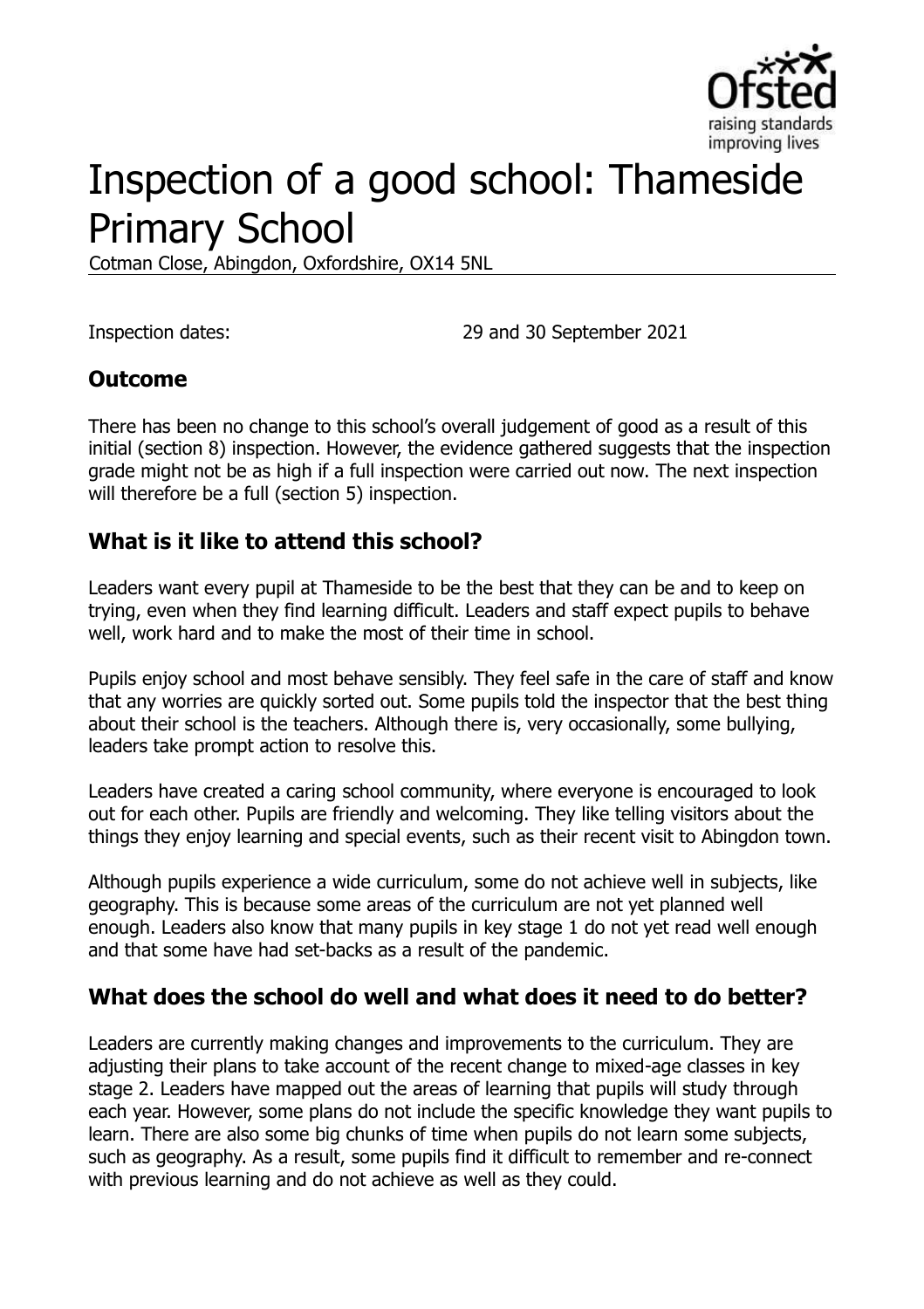

In contrast, the curriculum for mathematics is well planned. Plans map out a clear pathway for pupils' learning. The early years provides children with a good foundation for future learning. Leaders have adapted their plans to give greater emphasis to crucial concepts, such as place value. Mathematics is taught well. Teachers keep a close check on how well pupils are learning. Catch-up sessions are used to revisit any tricky bits of learning. This is helping pupils to achieve well.

Phonics teaching gets underway promptly in Reception. Reading is currently a school priority. Leaders have just introduced a new phonics scheme to help improve early reading. Recent training has ensured that there is a greater consistency of approach. However, staff are still getting to grips with a new way of working and it is too soon to see the impact of this new scheme. Leaders and teachers are aware of the significant gaps in key stage 1 pupils' learning. Too many of these pupils do not read well enough. Leaders have put in place extra catch-up sessions to help boost learning. However, some pupils have much ground to make up.

The school's reading books are now well matched to pupils' reading skills. However, these books are currently not available for pupils to read independently or take home. This limits pupils' opportunities to practise and apply their knowledge. Pupils learn from and enjoy many quality texts. Texts are chosen carefully to support pupils' personal development and general knowledge. Leaders have recently introduced a new approach to reading in key stage 2 to further develop pupils' reading.

Leaders have a good understanding of the needs of pupils with special educational needs and/or disabilities (SEND). Effective systems help them to quickly and correctly identify pupils' needs. They waste no time in providing support and specialist help for pupils. Teachers adapt tasks well for pupils with SEND. Staff support pupils well, including pupils who have social, emotional and mental health needs.

The school is a calm and orderly environment. Most pupils settle quickly to learning and work with positive attitudes. Staff foster warm, nurturing relationships. The school provides well for pupils' all-round development. Pupils enjoy taking on extra responsibilities, such as being librarians or 'buddies' to younger pupils. Leaders and staff encourage pupils to grow up respecting one another and valuing difference.

The hard-working staff work together as a tight-knit team. They enjoy working at the school and appreciate leaders' kindness and consideration for their well-being. They value the way leaders consider workload when introducing any changes in the school.

In discussion with the headteacher, the inspector agreed that personal, social and health education and science may usefully serve as a focus for the next inspection.

# **Safeguarding**

The arrangements for safeguarding are effective.

The well-being and safety of every pupil is leaders' top priority. Staff at this school really care about pupils. Their strong relationships with and good knowledge of pupils help them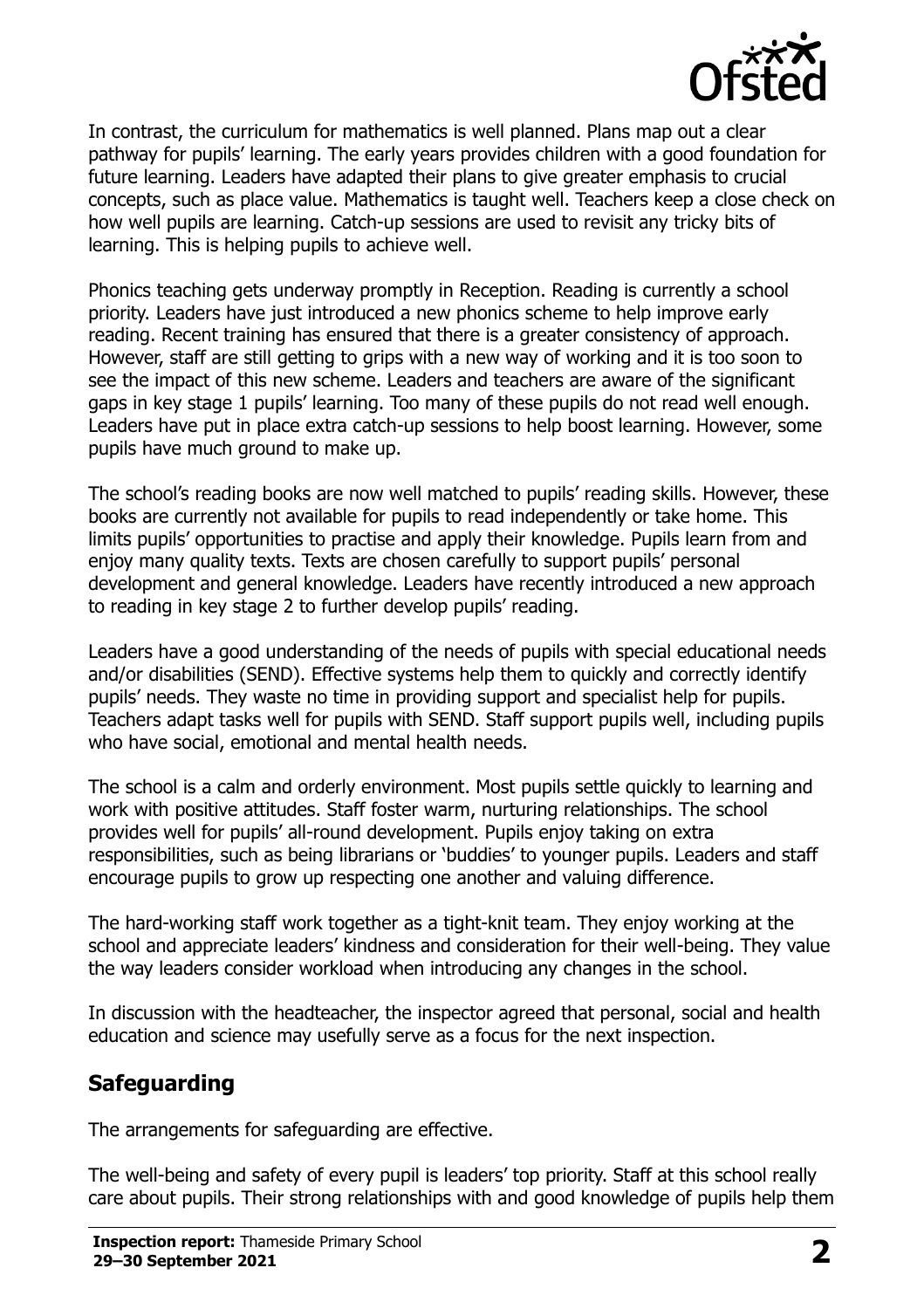

to spot quickly if something is not quite right. Regular training means staff know just what to do if they have a concern. The home school link workers provide lots of early help and support to families. When needed, leaders refer concerns promptly to outside agencies. They make sure pupils and families get the support they need. Governance oversight of safeguarding is strong.

# **What does the school need to do to improve?**

# **(Information for the school and appropriate authority)**

- Too many pupils in key stage 1 do not read well enough and some have significant gaps in their learning. Some of the weakest readers have much ground to catch up to enable them to be well prepared for learning in key stage 2. Leaders need to continue their work to ensure that pupils receive the support they need to help them catch up quickly and become proficient, fluent readers.
- Decodable books for younger pupils to practise reading independently and at home are not yet in place. This limits the opportunities for pupils to practise and apply their reading skills. Leaders need to implement their plans to provide decodable books for pupils to read independently.
- In some foundation subjects, leaders have not identified precisely enough the important knowledge and concepts they want pupils to learn. Some key components and building blocks are sometimes being missed out. As a result, pupils are not building securely on their learning or achieving as well as they could. Leaders need to ensure that they identify and plan the important knowledge and concepts pupils need to learn and remember with greater precision.
- $\blacksquare$  In some subjects such as history and geography there are very lengthy blocks of time when pupils do not learn these subjects. This makes it difficult for pupils to re-connect with and remember their previous learning and build on their knowledge. Leaders need to review their current arrangements for the teaching of foundation subjects and address this shortcoming.

# **Background**

When we have judged a school to be good, we will then normally go into the school about once every four years to confirm that the school remains good. This is called a section 8 inspection of a good or outstanding school, because it is carried out under section 8 of the Education Act 2005. We do not give graded judgements on a section 8 inspection. However, if we find evidence that a school would now receive a higher or lower grade, then the next inspection will be a section 5 inspection. Usually this is within one to two years of the date of the section 8 inspection. If we have serious concerns about safeguarding, behaviour or the quality of education, we will deem the section 8 inspection as a section 5 inspection immediately.

This is the first section 8 inspection since we judged the predecessor school, Thameside Primary School, to be good in March 2014.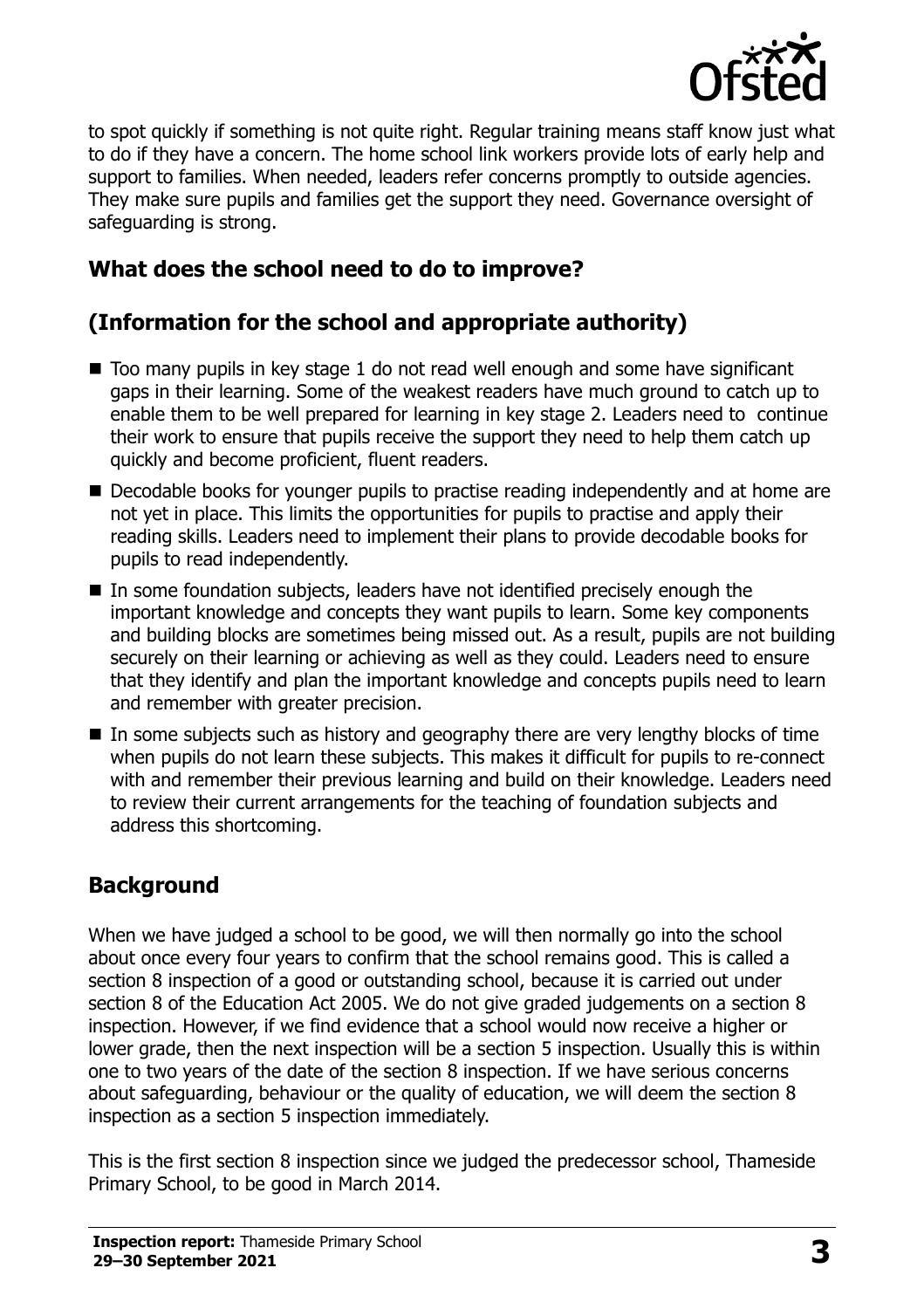

#### **How can I feed back my views?**

You can use [Ofsted Parent View](https://parentview.ofsted.gov.uk/) to give Ofsted your opinion on your child's school, or to find out what other parents and carers think. We use information from Ofsted Parent View when deciding which schools to inspect, when to inspect them and as part of their inspection.

The Department for Education has further [guidance](http://www.gov.uk/complain-about-school) on how to complain about a school.

If you are the school and you are not happy with the inspection or the report, you can [complain to Ofsted.](https://www.gov.uk/complain-ofsted-report)

#### **Further information**

You can search for [published performance information](http://www.compare-school-performance.service.gov.uk/) about the school.

In the report, ['disadvantaged pupils'](http://www.gov.uk/guidance/pupil-premium-information-for-schools-and-alternative-provision-settings) refers to those pupils who attract government pupil premium funding: pupils claiming free school meals at any point in the last six years and pupils in care or who left care through adoption or another formal route.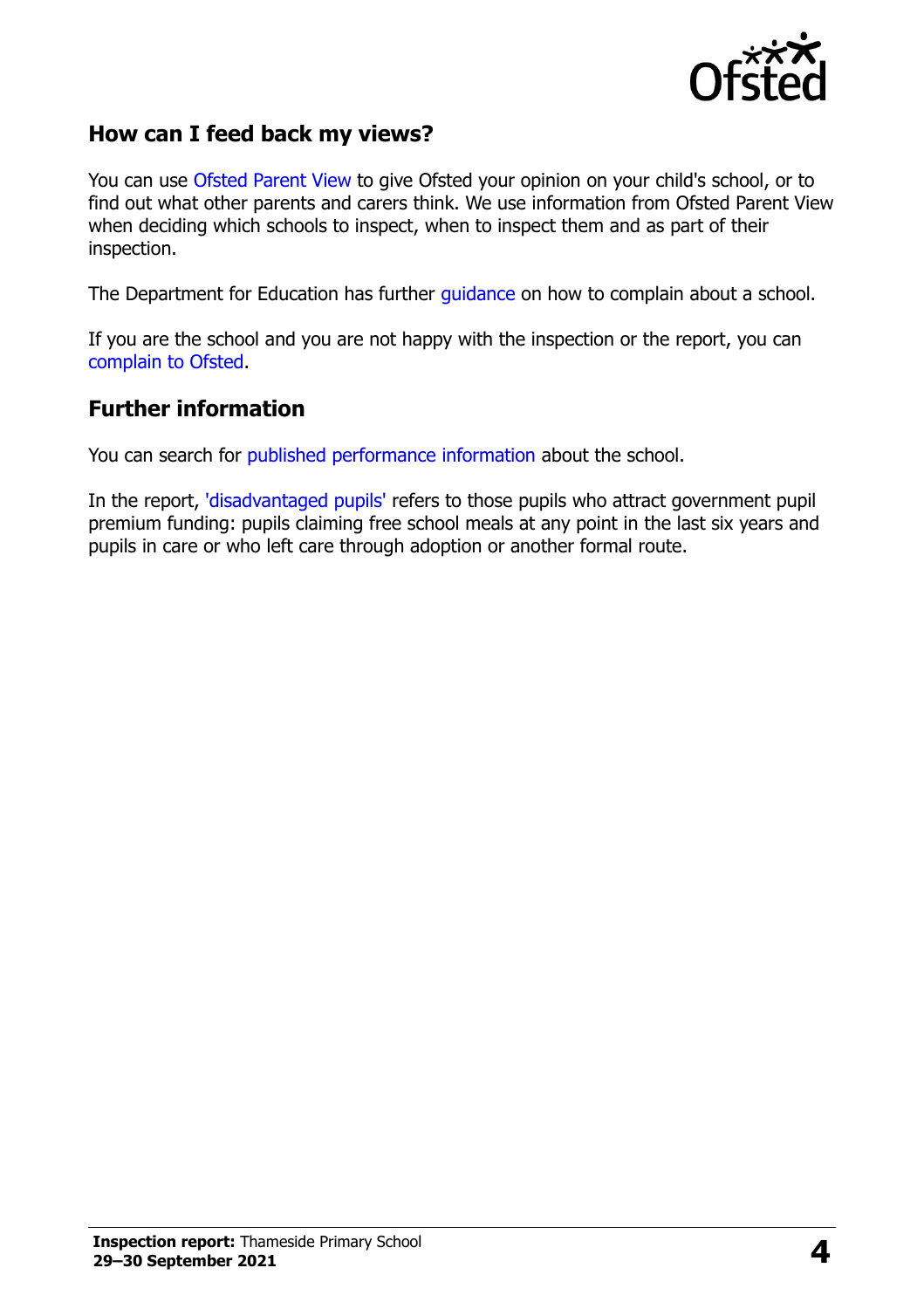

#### **School details**

| Unique reference number             | 144871                     |
|-------------------------------------|----------------------------|
| <b>Local authority</b>              | Oxfordshire                |
| <b>Inspection number</b>            | 10203151                   |
| <b>Type of school</b>               | Primary                    |
| <b>School category</b>              | Academy converter          |
| Age range of pupils                 | 3 to 11                    |
| <b>Gender of pupils</b>             | Mixed                      |
| Number of pupils on the school roll | 176                        |
| <b>Appropriate authority</b>        | Board of trustees          |
| <b>Chair of trust</b>               | Beth Taylor                |
| <b>Headteacher</b>                  | Anna Grice                 |
| Website                             | www.thameside.oxon.sch.uk/ |
| Date of previous inspection         | Not previously inspected   |

# **Information about this school**

- Thameside Primary School converted to be an academy school in August 2017. When its predecessor school, with the same name, was last inspected it was judged to be good overall.
- The school joined the Vale Academy Trust in August 2017. Thameside is one of eight schools in this trust. The board of trustees has delegated some strategic responsibilities to the school's local governing board. This is set out in the trust's scheme of delegation. The school is supported by trust leaders, including the director of education.
- The number of pupils on roll has declined in recent years. The school now has one class in each school year from Nursery to Year 3. There are two mixed-age classes of pupils in Years 4 and 5 and Years 5 and 6 respectively.
- The school does not use any alternative provision.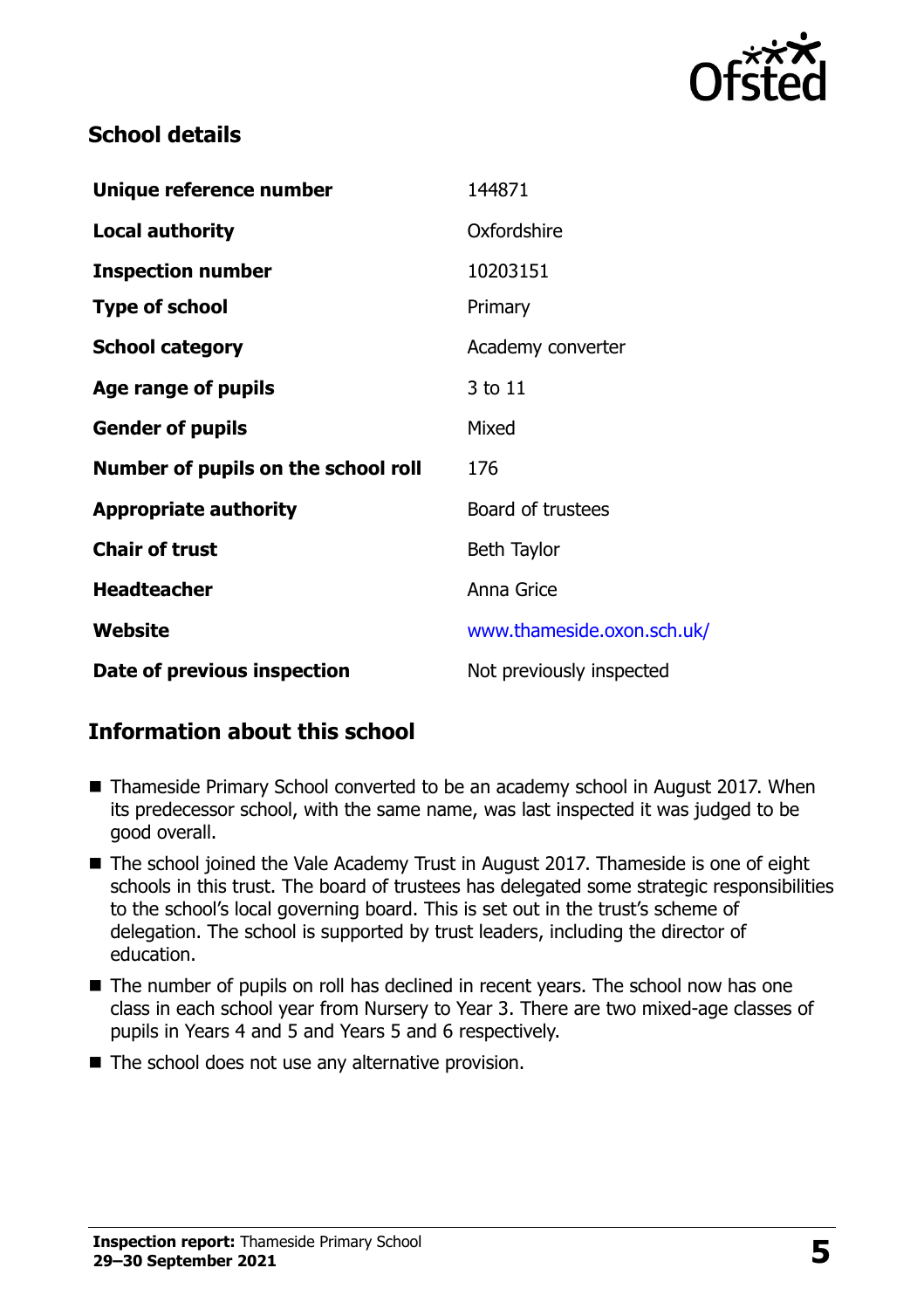

#### **Information about this inspection**

- This was the first routine inspection the school received since the COVID-19 (coronavirus) pandemic began. The inspector discussed the impact of the pandemic with school leaders and has taken that into account in their evaluation.
- The inspector carried out deep dives in reading, mathematics and geography. The inspector met with subject leaders, visited a sample of lessons, met with teachers, spoke with some pupils about their learning and looked at samples of pupils' work. The inspector also looked at curriculum plans and discussed other subjects with leaders. The inspector heard some pupils read.
- The inspector met with the headteacher, the deputy headteacher and the leader with responsibility for SEND.
- The inspector met with a trustee and four members of the local governing board. A separate meeting was held with the chief executive officer and director of education from the trust.
- To inspect safeguarding, the inspector reviewed school policies, procedures and records along with the school's record of recruitment checks. The inspector met with leaders responsible for safeguarding and spoke with staff and pupils.
- The inspector took account of parents' views through the 18 responses to Ofsted's online survey, Parent View, and parent's written comments. The inspector also spoke with parents at the start of the second day of the inspection.
- $\blacksquare$  The inspector considered the views of staff during meetings with them and the 19 responses to Ofsted's staff survey. The inspector took account of the 29 responses to Ofsted's pupil survey and spoke with pupils during lessons, meetings with them and during lunchtime.

#### **Inspection team**

Sue Cox, lead inspector Her Majesty's Inspector